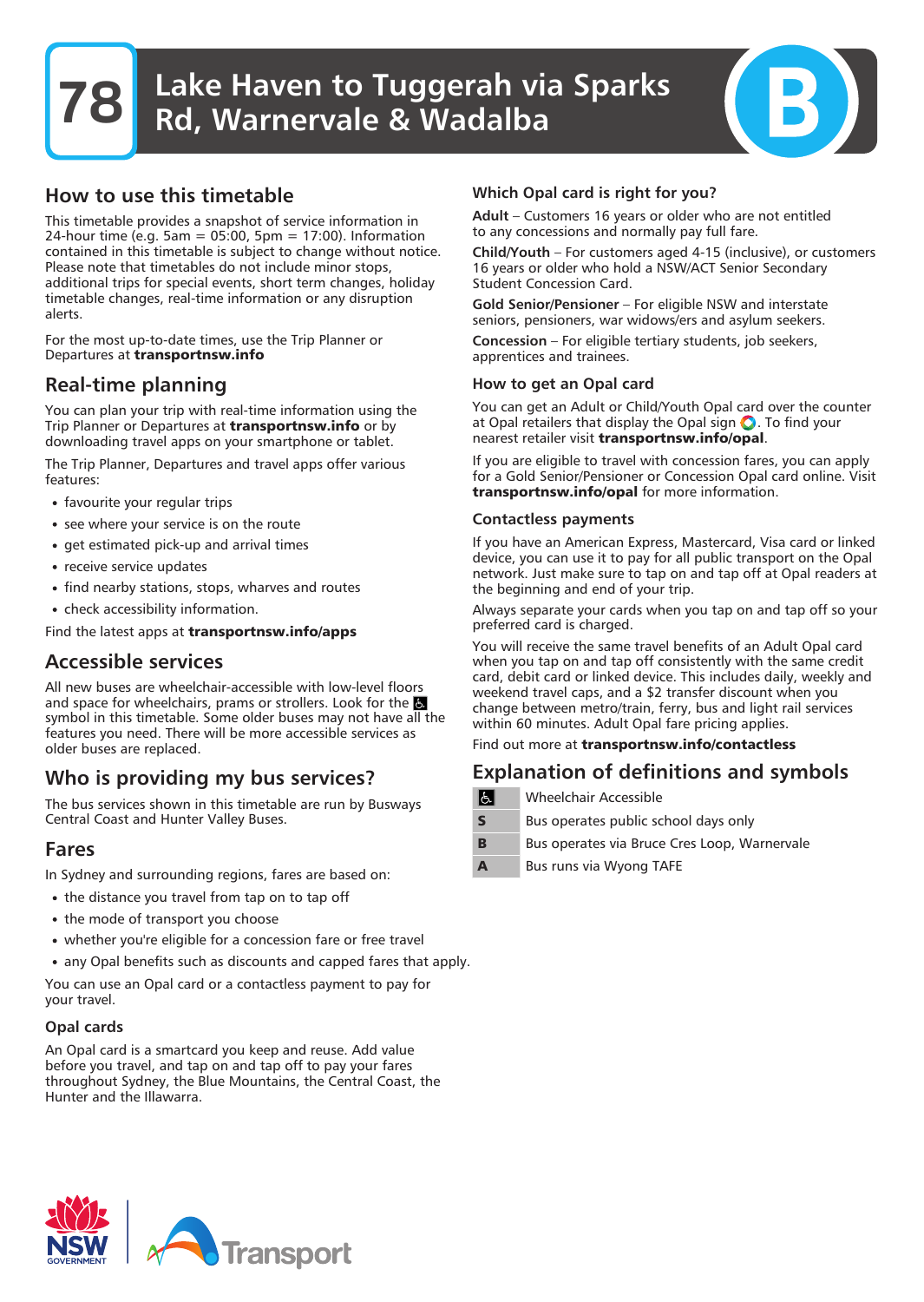

Creation date: 17 March 2021

NOTE: Information is correct on date of download.

| <b>Monday</b> to Friday                                      | $\overline{6}$            | $\overline{6}$           | $\overline{6}$           | $\overline{6}$           | E                        | $\overline{6}$           | $\overline{5}$           | $\overline{6}$       | $\overline{\mathbf{r}}$  |
|--------------------------------------------------------------|---------------------------|--------------------------|--------------------------|--------------------------|--------------------------|--------------------------|--------------------------|----------------------|--------------------------|
| <b>Service Information</b>                                   |                           | $\mathsf{S}$             | $\overline{\mathbf{S}}$  |                          |                          |                          |                          |                      |                          |
| Lake Haven Shopping Centre, Lake Haven                       | 06:37                     | 07:19                    | 08:14                    | 09:20                    | 10:20                    | 11:20                    | 12:20                    | 13:13                | 14:18                    |
| Arizona Rd after Chelmsford Rd, Charmhaven                   | 06:39                     | 07:22                    | 08:17                    | 09:23                    | 10:23                    | 11:23                    | 12:23                    | 13:16                | 14:21                    |
| Sparks Rd opp Hiawatha Rd, Hamlyn Terrace                    |                           | 06:45 B07:31             | 08:22                    | 09:29                    | 10:29                    | 11:29                    |                          | 12:29 <b>B</b> 13:22 | 14:28                    |
| MacKillop Catholic College, Woongarrah                       | $\overline{\phantom{a}}$  | $\overline{\phantom{a}}$ | 08:25                    | $\overline{\phantom{a}}$ | $\overline{\phantom{a}}$ | $\overline{\phantom{a}}$ | $\overline{\phantom{a}}$ |                      | $\sim$                   |
| Bruce Cres after Sparks Rd, Wallarah                         |                           | 07:33                    |                          | ÷,                       |                          |                          |                          | 13:24                | $\overline{\phantom{a}}$ |
| Lakes Grammar Senior School, Warnervale                      | $\sim$                    | $\overline{\phantom{a}}$ | 08:33                    | $\overline{\phantom{a}}$ |                          |                          |                          |                      |                          |
| Lakes Grammar Junior School, Warnervale                      |                           | $\overline{\phantom{a}}$ | 08:35                    | $\frac{1}{2}$            |                          |                          |                          |                      | L.                       |
| <b>Warnervale Station</b>                                    |                           | 06:49 B07:44             | 08:38                    | 09:33                    | 10:33                    | 11:33                    |                          | 12:33 <b>B</b> 13:33 | 14:33                    |
| Minnesota Rd before Pacific Hwy, Hamlyn Terrace 06:53 A07:48 |                           |                          | 08:43                    | 09:37                    | 10:37                    | 11:37                    | 12:37                    | 13:37                | 14:37                    |
| Porter St opp TAFE Hunter, Wyong                             |                           | 08:01                    | $\sim$                   |                          |                          |                          |                          |                      |                          |
| Alison Rd opp Wyong High School, Wyong                       | $\overline{\phantom{0}}$  | 08:03                    | $\overline{\phantom{a}}$ |                          |                          |                          |                          |                      |                          |
| <b>Wyong Station</b>                                         | 07:04                     | 08:08                    | 08:56                    | 09:49                    | 10:49                    | 11:49                    | 12:49                    | 13:49                | 14:50                    |
| Westfield Tuggerah                                           | $\overline{\phantom{a}}$  | $\overline{\phantom{a}}$ | 09:03                    | 09:56                    | 10:56                    | 11:56                    | 12:56                    | 13:56                |                          |
| <b>Monday to Friday</b>                                      | $\overline{ \mathbf{b} }$ | $\overline{b}$           | $\overline{G}$           | $\Delta$                 | $\overline{b}$           |                          |                          |                      |                          |
| Lake Haven Shopping Centre, Lake Haven                       | 15:38                     | 16:48                    | 17:28                    | 17:57                    | 18:28                    |                          |                          |                      |                          |
| Arizona Rd after Chelmsford Rd, Charmhaven                   | 15:41                     | 16:51                    | 17:31                    | 18:00                    | 18:31                    |                          |                          |                      |                          |
| Sparks Rd opp Hiawatha Rd, Hamlyn Terrace                    | 15:47                     | 16:57                    | 17:37                    | 18:06                    | 18:37                    |                          |                          |                      |                          |
| <b>Warnervale Station</b>                                    | 15:51                     | 17:01                    | 17:41                    | 18:10                    | 18:41                    |                          |                          |                      |                          |
| Minnesota Rd before Pacific Hwy, Hamlyn Terrace 15:55        |                           | 17:05                    | 17:45                    | 18:14                    | 18:45                    |                          |                          |                      |                          |
| <b>Wyong Station</b>                                         | 16:06                     | 17:16                    | 17:56                    | 18:25                    | 18:56                    |                          |                          |                      |                          |
| Westfield Tuggerah                                           | 16:14                     | 17:24                    | 18:03                    | 18:32                    | 19:03                    |                          |                          |                      |                          |
|                                                              | $\boxed{\mathbf{r}}$      | $\overline{6}$           | $\overline{b}$           | $\overline{P}$           | $\overline{d}$           |                          | $\overline{d}$           | $\boxed{6}$          | $\boxed{p}$              |
| Saturday<br>Lake Haven Shopping Centre, Lake Haven           | 08:28                     | 09:28                    | 10:28                    | 11:28                    | 12:28                    | $\boxed{b}$<br>13:28     | 14:28                    | 15:28                | 16:28                    |
| Arizona Rd after Chelmsford Rd, Charmhaven                   | 08:31                     | 09:31                    | 10:31                    | 11:31                    | 12:31                    | 13:31                    | 14:31                    | 15:31                | 16:31                    |
| Sparks Rd opp Hiawatha Rd, Hamlyn Terrace                    | 08:37                     | 09:37                    | 10:37                    | 11:37                    | 12:37                    | 13:37                    | 14:37                    | 15:37                | 16:37                    |
| <b>Warnervale Station</b>                                    | 08:41                     | 09:41                    | 10:41                    | 11:41                    | 12:41                    | 13:41                    | 14:41                    | 15:41                | 16:41                    |
| Minnesota Rd before Pacific Hwy, Hamlyn Terrace 08:45        |                           | 09:45                    | 10:45                    | 11:45                    | 12:45                    | 13:45                    | 14:45                    | 15:45                | 16:45                    |
| <b>Wyong Station</b>                                         | 08:57                     | 09:57                    | 10:57                    | 11:57                    | 12:57                    | 13:57                    | 14:57                    | 15:57                | 16:57                    |
| Westfield Tuggerah                                           | 09:04                     | 10:04                    | 11:04                    | 12:04                    | 13:04                    | 14:04                    | 15:04                    | 16:04                | 17:04                    |
|                                                              |                           |                          |                          |                          |                          |                          |                          |                      |                          |
| Saturday                                                     | $\boxed{d}$               |                          |                          |                          |                          |                          |                          |                      |                          |
| Lake Haven Shopping Centre, Lake Haven                       | 17:28                     |                          |                          |                          |                          |                          |                          |                      |                          |
| Arizona Rd after Chelmsford Rd, Charmhaven                   | 17:31                     |                          |                          |                          |                          |                          |                          |                      |                          |
| Sparks Rd opp Hiawatha Rd, Hamlyn Terrace                    | 17:37                     |                          |                          |                          |                          |                          |                          |                      |                          |
| <b>Warnervale Station</b>                                    | 17:41                     |                          |                          |                          |                          |                          |                          |                      |                          |
| Minnesota Rd before Pacific Hwy, Hamlyn Terrace 17:45        |                           |                          |                          |                          |                          |                          |                          |                      |                          |
| <b>Wyong Station</b>                                         | 17:57                     |                          |                          |                          |                          |                          |                          |                      |                          |
| Westfield Tuggerah                                           | 18:04                     |                          |                          |                          |                          |                          |                          |                      |                          |
| <b>Sunday &amp; Public Holidays</b>                          | $ \mathbf{F} $            | $\boxed{6}$              | P                        | F                        | $  \mathbf{P}  $         |                          |                          |                      |                          |
| Lake Haven Shopping Centre, Lake Haven                       | 08:57                     | 10:57                    | 12:57                    | 14:57                    | 16:57                    |                          |                          |                      |                          |
| Arizona Rd after Chelmsford Rd, Charmhaven                   | 08:59                     | 10:59                    | 12:59                    | 14:59                    | 16:59                    |                          |                          |                      |                          |
| Sparks Rd opp Hiawatha Rd, Hamlyn Terrace                    | 09:04                     | 11:04                    | 13:04                    | 15:04                    | 17:04                    |                          |                          |                      |                          |
| <b>Warnervale Station</b>                                    | 09:08                     | 11:08                    | 13:08                    | 15:08                    | 17:08                    |                          |                          |                      |                          |
| Minnesota Rd before Pacific Hwy, Hamlyn Terrace 09:12        |                           | 11:12                    | 13:12                    | 15:12                    | 17:12                    |                          |                          |                      |                          |
| <b>Wyong Station</b>                                         | 09:22                     | 11:22                    | 13:22                    | 15:22                    | 17:22                    |                          |                          |                      |                          |
| Westfield Tuggerah                                           | 09:30                     |                          | 11:30 13:30              | 15:30                    | 17:30                    |                          |                          |                      |                          |